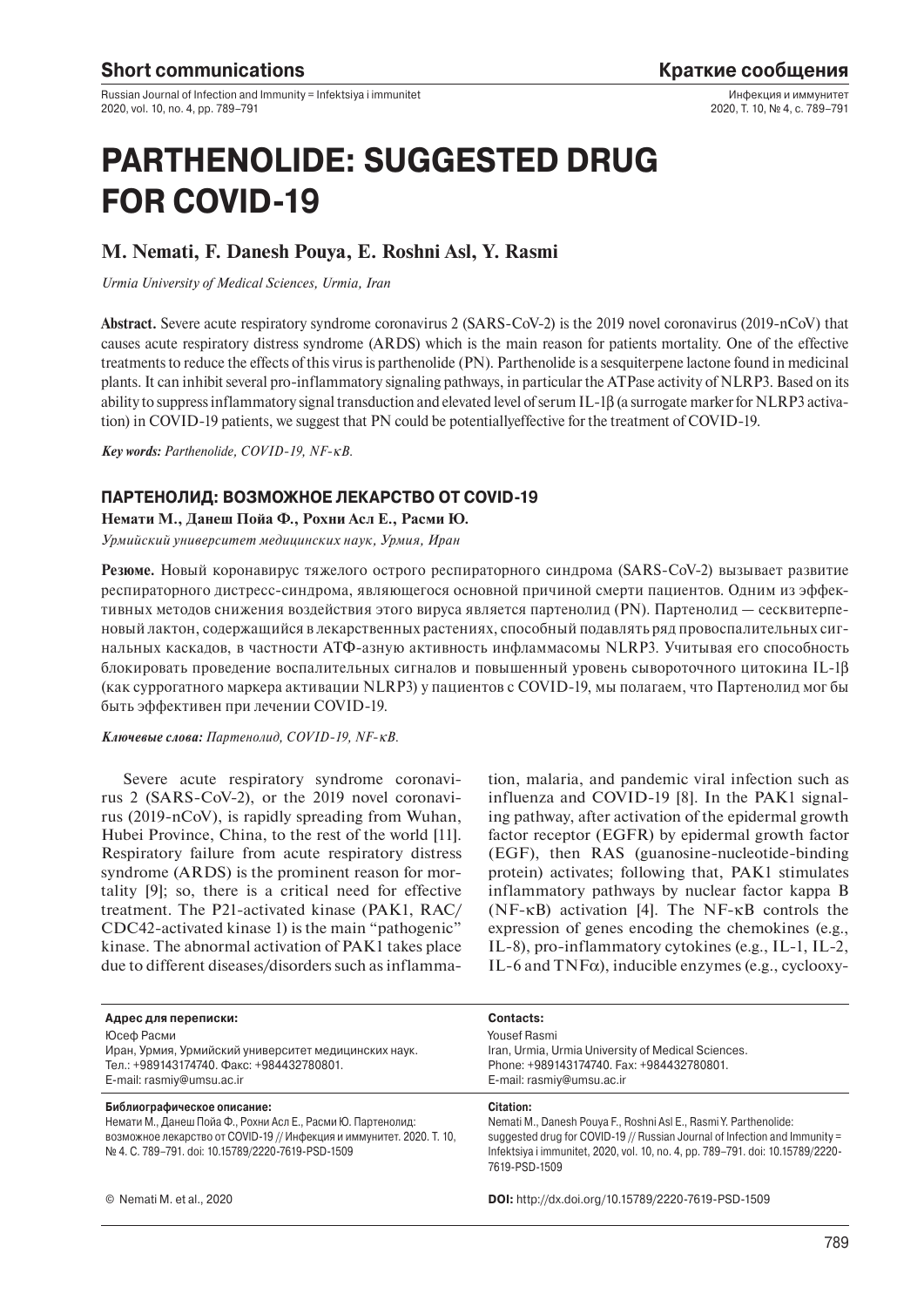

#### **Figure. Anti-inflammatory effect of Parthenolide on COVID-19**

EGF — Epidermal growth factor; EGFR — Epidermal growth factor receptor; PAK1 — P21 activated kinase 1; NF-κB — Nuclear factor kappa B; NO — Nitric oxide; PGE2 — Prostaglandin E2; TNFα — Tumor necrosis factor-alpha; IL-1β — Interleukin-1β; IL-18 — Interleukin-18; TLR — Toll-like receptor; ROS — Reactive oxygen species; IKK — IκB kinase; IKB — inhibitory protein of NF-κB complex; NLRP3 — NLR family pyrin domain containing 3.

genase-2 (COX-2) and inducible nitric oxide synthase (iNOS)), adhesion molecules (e.g., intracellular adhesion molecule (ICAM) and , E-selectin), growth factors, some of the acute phase proteins, and immune receptors, all of these factors play critical roles in controlling most inflammatory process [1]. One of the effective treatments to reduce the effects of this signaling pathway is parthenolide (PN). Parthenolide is a sesquiterpene lactone found in medicinal plants, particularly in feverfew (Tanacetum parthenium) [10]. Parthenolide has anti-inflammatory actions through the inhibition of several pro-inflammatory signaling pathways, including nitric oxide (NO), prostaglandins (PGs), leukotrienes (LTs),  $TNF\alpha$ , and cytokines of the IL families [1]. Studies have shown that PN is capable of inhibiting the activity of the NF-κB subunit RelA/ $p65$  by inhibiting the I $\kappa$ B (inhibitory protein of NF-κB complex) kinase-mediated phosphorylation of IκB [3], suggesting that PN is a novel therapeutic agent for treating COVID-19. Parthenolide also inhibits the activity of multiple

inflammasomes, which produces the active pro-inflammatory cytokines IL-1β and IL-18 from the inactive pro-IL-1β and pro-IL-18, in macrophages by directly inhibiting the protease activity of caspase-1 [6]. The NLR family pyrin domain containing 3 (NALP3) inflammasome [4] is an important component of the innate immune response against a broad range of microbial signals and it is activates by diverse signals such as viruses [7]. The molecular mechanism of activation of the NLRP3 inflammasome by these diverse stimuli is still unclear, but the evidence suggests that NLRP3 is transcriptionally up-regulated by NF-κB-inducing stimuli such as ligands of the Toll-like receptors [2]. Juliana et al. have shown for the first time that PN is an inhibitor of the ATPase activity of NLRP3 [6]. On the other hand, the investigations reported that serum IL-1β (a surrogate marker for NLRP3 activation) elevates in COVID-19 patients [5]. Therefore, we can suggest that PN, an anti-inflammatory agent that inhibits the NF-κB, NLRP3, and caspase 1, is the potentially effective treatment for COVID-19 (fig.).

## References

- 1. Abad M.J., Guerra J.A., Bermejo P., Govil J., Singh V.K., Mishra S.K. Phytochemistry and pharmacology of Tanacetum: recent developments (2008).
- 2. Bauernfeind F.G., Horvath G., Stutz A., Alnemri E.S., MacDonald K., Speert D., Fernandes-Alnemri T., Wu J., Monks B.G., Fitzgerald K.A., Hornung V., Latz E. Cutting edge: NF-kappaB activating pattern recognition and cytokine receptors license NLRP3 inflammasome activation by regulating NLRP3 expression. *J. Immunol., 2009, vol. 183, no. 2, pp. 787–791. doi: 10.4049/ jimmunol.0901363*